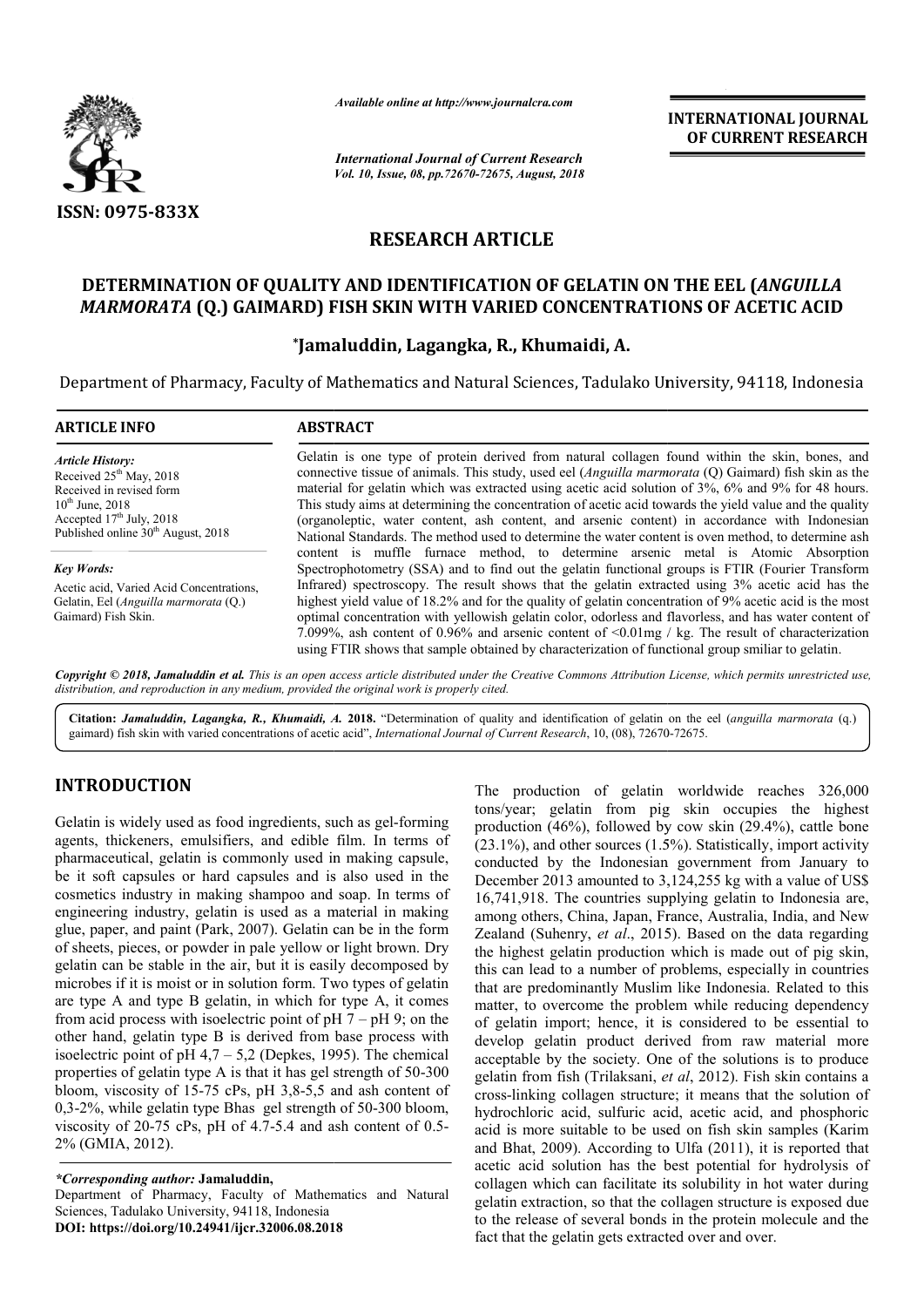Based on the aforementioned description, it is necessary to conduct study on the potential of gelatin production from giant mottled eel Anguilla marmorata (Q.) Gaimard as well as gelatin quality analysis including water content, ash content and arsenic content according to Indonesian National Standard, so that it can be recommended as raw material in making gelatin which is safe and acceptable by the society.

### **MATERIALS AND METHODS**

**Materials:** The material used is the eel (*Anguilla marmorata* (Q) Gaimard) fish skin. Other materials used are 10% formalin, acetic acid (CH<sub>3</sub>COOH) of  $3\%$ ,  $6\%$  and  $9\%$ , aquadest  $(H_2O)$ , concentrated Nitric Acid  $(HNO_3)$ , Hydrochloric acid (HCl) 6 N, potassium bromide powder (KBr).

**Methods:** The method used in making gelatin is steaming method: the first stage being degreasing (the process of removing fat) that the sample of skin fish of 2 kg that have been cleaned, soaked in boiling water for  $\pm$  30 minutes and stirred, then being washed using running water and drained. Then the skin weighed for 50 grams each, then soaked using acetic acid (CH3COOH) solution with each concentration of 3%, 6% and 9% in 250 ml erlenmeyer for 48 hours. After the immersion is finished, it is then filtered and washed with aquadest until the pH of the water becomes neutral as measured by pH measuring device. The neutralized skin sample was put in the erlenmeyer and aquadest was added with a 1 : 3 ratio at  $700^{\circ}$ C for 5 hours in the waterbath and then was filtered with a filter cloth to separate the filtrate and residue. After that, the filtrate was taken and inserted into the refrigerator to form a gel, then was dried in an oven at 50° C for  $\pm$  48 hours. Upon drying, the size was reduced and the samples were ready for analysis. Gelatin obtained was then calculated in terms of yield value, organoleptic analysis including water content by using oven method, ash content by using muffle furnace method and arsenic content by using SSA and functional group characterization by using FTIR.

**Data Analysis:** The experimental design conducted for this study was Completely Randomized Design using 2 levels of acetic acid concentration treatment and demineralization time of 48 hours 3%, 48 hours 6% and 48 hours 9%. The data obtained were tested for their normality by Shapiro Wilk test. It is considered to be normally distributed if  $p > 0.05$ . It was then followed by homogeneity test (levene test),  $p > 0.05$ means that the data obtained were homogeneous. Furthermore, the statistical test of analysis of variant (ANOVA) one way at 95% confidence level and as the average value comparison test, SPSS (Statistical Product and Service Solution) program was employed and followed by Mann-Whiteny test to find the most optimal concentration.

### **RESULTS AND DISCUSSION**

The study aims to obtain gelatin derived from eel *Anguilla marmorata* (Q.) Gaimard from Poso lake and to analyze and to determine the quality content of the gelatin produced. Gelatin is a conversion protein of collagen; thus, the skin was used due to the fact that the number of collagen contained in animals is mostly within its skin for about 89%. Fish skin is a raw material which contains a cross-linking collagen structure, so it is suitable to be extracted using acid solution (Karim and Bhat, 2009).

The gelatin obtained from the acid solution is considered to be better than the one obtained from base process. It is because the acid solution is capable of converting the triple helical collagen fibers into single helices, while the base solution can only convert the triple helix collagen fibers into double helices, so that the gelatin will be more extracted when using acid solutions. Moreover, the advantage of using acid solution is that it is relatively cheaper, and time of extraction is much faster compared to using alkaline solution (Ulfah, 2011). The use of acid helps the increase of H+ ion which makes it easier for water to penetrate into collagen fibers by electrostatic force between polar groups or hydrogen bonds and between nonpolar and atomic groups (Jazwir, 2011). In this study, the gelatin produced is type A gelatin due to the use of acid solution, while gelatin derived from base process is type B gelatin (Yenti, 2015).

Steps during the process of gelatin extraction which is degreasing or fat removal process is an immersion process of fish skin sample in boiling water to separate the fat or other dirt which remains attached to the skin (Yuliani, 2014), after degreasing, the step proceeds to the immersion using the solution acetic acid of 3%, 6% and 9% for 48 hours. Ulfah (2011) states that acetic acid solution is used since it can hydrolyze collagen to facilitate its solubility in hot water during gelatin extraction, so that the collagen structure is exposed due to the release of several bonds in the protein molecule. According to Pelu (1998), acetic acid is a good organic acid to be used to produce good quality gelatin compared to other acid solutions as it is unable to damage the color of the resulting gelatin. In addition, acetic acid can convert the collagen fibers of triple helices into single helix which facilitate its solubility (Ward and Court, 1977). A study by Sompie (2015) asserts that the use of acetic acid of 3%, 6% and 9% in the immersion process for 48 hours can produce gelatin in accordance with Indonesian National Standard and immersion process for 48 hours can result in high yield value. The immersion process aims to convert collagen into an appropriate form for extracting by the interaction of H+ ions from acidic solutions with collagen. Some of the hydrogen bonds in the tropocollagen as well as the cross-linking bonds which connect the tropocollagen are hydrolyzed and result in tropocollagen chains which begin to lose the triple helical structure, the immersion process also results in swelling that can remove unwanted materials, such as fat and non-collagen proteins in the skin with minimal collagen loss. When the skin containing collagen is soaked with acid solution and followed by heating in water, the collagen fibril structure is broken irreversibly (Martianingsih, 2010). The samples which have been soaked are, then, washed with running water until it reaches a neutral pH (6-7), because , commonly, such pH is the isoelectric point of the non-collagen protein components of the skin which makes it easy to be coagulated and removed (Hinterwaldner, 1977).

The next step is the extraction by using a waterbath at  $700^{\circ}$ C. Wulandari (2013) in her study on the effect of temperature during extraction process states that the suitable temperature is at 700°C. In addition, according to Pelu (1998), gelatin extraction temperature ideally starts from 490°C; the higher the temperature used the amount of gelatin produced increases. However, Wulandari (2013) states that if the extraction temperature is above  $700^{\circ}$ C, the gelatin produced may decrease because such temperature can cause denaturation of the gelatin and the decrease of the yield value.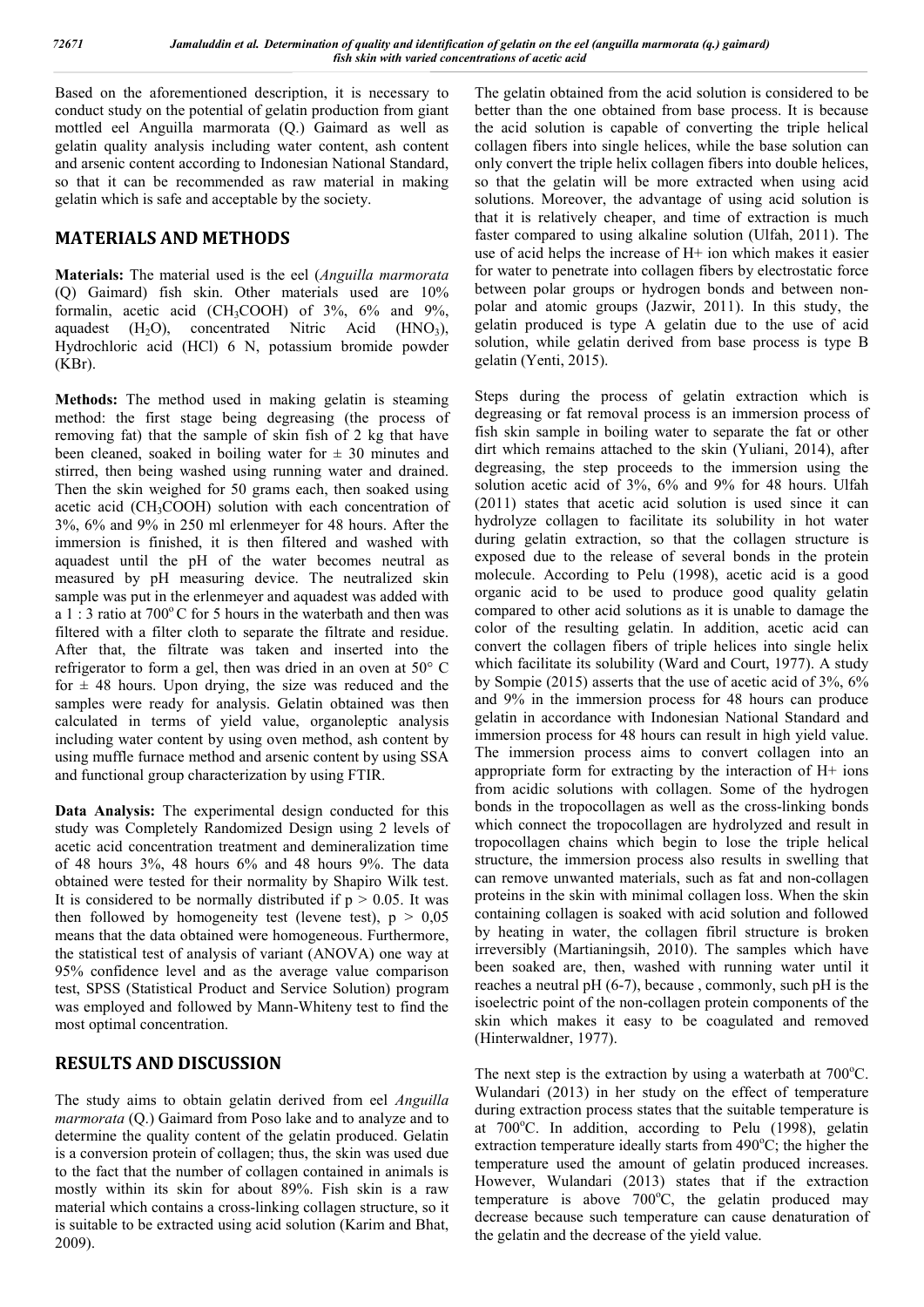

#### **Below is the picture of the FTIR analysis of gelatin from the eel (***Anguilla marmorata* **(Q) Gaimard) skin**

#### **Figure 1. Gelatin IR Spectrum**

**Below is the table of absorption peak of FTIR analysis regarding gelatin from the eel (***Anguilla marmorata* **(Q) Gaimard) skin.**

| Treatment | Absorption Area | <b>Functional Group</b> | Wave number at absorption peak $\overline{(cm^{-1})}$ |
|-----------|-----------------|-------------------------|-------------------------------------------------------|
| 3%        | Amide A         | OH and NH               | 3421,72                                               |
|           |                 |                         | 3086,11                                               |
|           |                 |                         | 2951,09                                               |
|           |                 |                         | 2360.87                                               |
|           |                 |                         | 2331,94                                               |
|           | Amide I         | $C=O$                   | 1658,78                                               |
|           | Amide II        |                         | 1560,41                                               |
|           |                 |                         | 1448,54                                               |
|           |                 |                         | 1396,46                                               |
|           | Amide III       |                         | 1240,23                                               |
|           |                 |                         | 1078,21                                               |
|           |                 |                         | 1031,92                                               |
|           |                 |                         | 929,69                                                |
| 6%        | Amide A         | OH and NH               | 3460,30                                               |
|           |                 |                         | 2968,45                                               |
|           |                 |                         | 2358,94 2330,01                                       |
|           | Amide I         | $C=O$                   | 1660,71                                               |
|           |                 |                         | 1629,85                                               |
|           | Amide II        |                         | 1544,98                                               |
|           |                 |                         | 1440,83                                               |
|           |                 |                         | 1396,46                                               |
|           | Amide III       |                         | 1078,21                                               |
|           |                 |                         | 1031,92                                               |
|           |                 |                         | 929,69                                                |
| 9%        | Amide A         | OH and NH               | 3464,15                                               |
|           |                 |                         | 2968,45                                               |
|           |                 |                         | 2358,94                                               |
|           |                 |                         | 2330,01                                               |
|           | Amide I         |                         | 1629,85                                               |
|           |                 | $C=O$                   | 1668,71                                               |
|           | Amide II        |                         | 1440,83                                               |
|           |                 |                         | 1396,46                                               |
|           | Amide III       |                         | 1240,23                                               |
|           |                 |                         | 1078,21                                               |
|           |                 |                         | 1031,92                                               |
|           |                 |                         | 929,69                                                |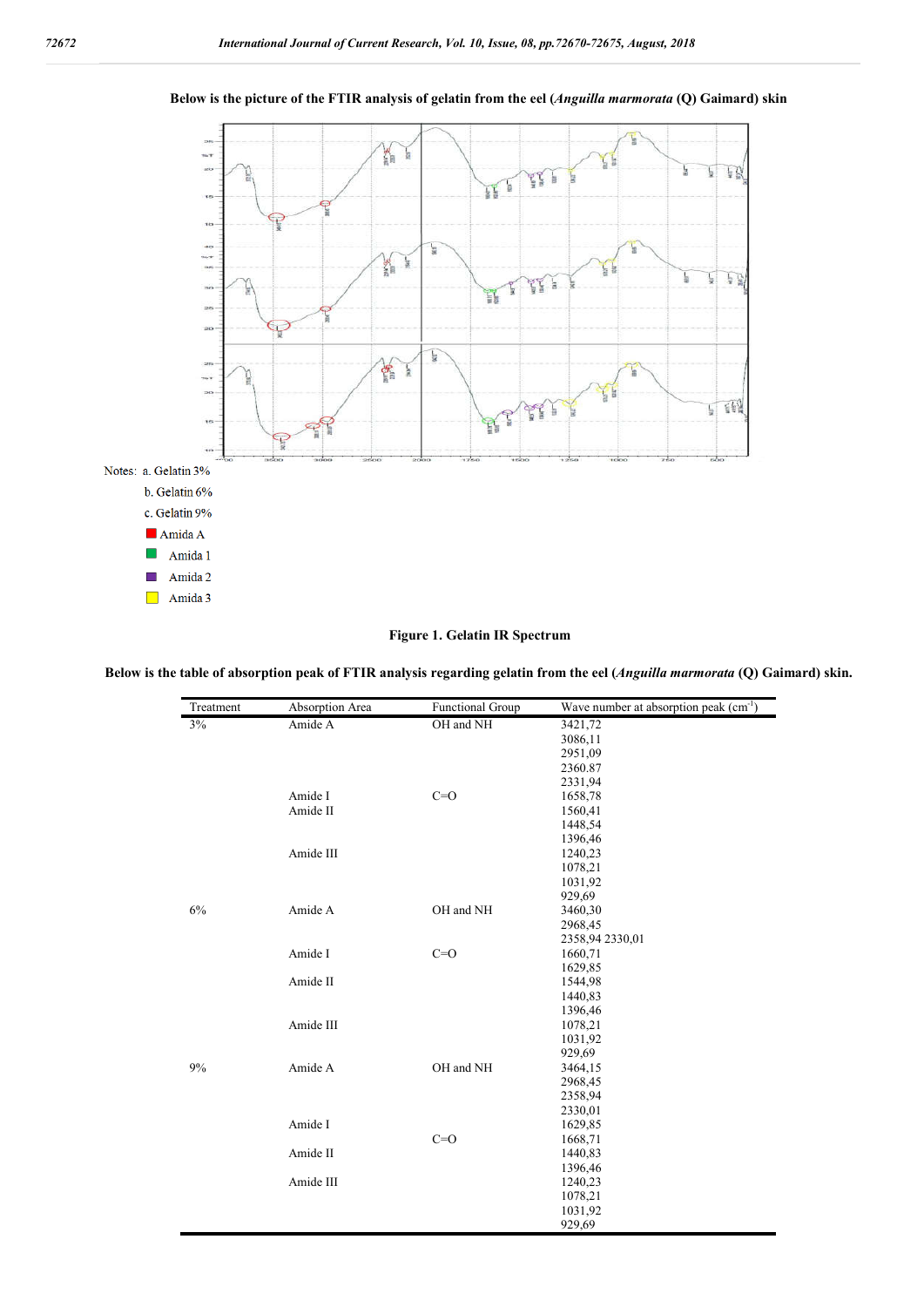**Below is the yield percentage of the gelatin from the eel (***Anguilla marmorata* **(Q) Gaimard) skin.**

| Sample                   | Yield percentage |
|--------------------------|------------------|
| Gelatin (3% acetic acid) | 18.2%            |
| Gelatin (6% acetic acid) | 17.26%           |
| Gelatin (9% acetic acid) | 16.4%            |

**Below is the result of organoleptic testing of the gelatin from the eel (***Anguilla marmorata* **(Q) Gaimard) skin**

| Sample                   | Organoleptic Parameter |          | SNI 06-3735(1995) |                       |                 |           |
|--------------------------|------------------------|----------|-------------------|-----------------------|-----------------|-----------|
|                          | Color                  | Odor     | Taste             | Color                 | Odor            | Taste     |
| Gelatin (3% acetic acid) | Yellowish              | Odorless | <b>Tasteless</b>  | Yellowish – colorless | <b>Odorless</b> | Tasteless |
| Gelatin (6% acetic acid) | Yellowish              | Odorless | Tasteless         |                       |                 |           |
| Gelatin (9% acetic acid) | Yellowish              | Odorless | Tasteless         |                       |                 |           |

**Below is the result of testing regarding water, ash, and arsenic content of gelatin from the eel (***Anguilla marmorata* **(Q) Gaimard) skin**

| Parameter       | Result        |              |                    | SNI 06-3735 (1995) |
|-----------------|---------------|--------------|--------------------|--------------------|
|                 | Gelatin $(3%$ | Gelatin (6%  | Gelatin (9% acetic |                    |
|                 | acetic acid)  | acetic acid) | acid)              |                    |
| Water content   | 8.266 %       | $7.3\%$      | 7.066 %            | Maks $16%$         |
| Ash content     | $1.16\%$      | $1.06\%$     | 0.96%              | Maks 3,25%         |
| Arsenic content | $0.08$ mg/kg  | $0.07$ mg/kg | $< 0.01$ mg/kg     | Maks 2 mg/kg       |

Extraction using hot water continues the destruction of the cross-links as well as to destruct the hydrogen bonds that are the collagen-stabilizing factors of the structure. Damaged hydrogen bonds and broken covalent bonds destabilize the water-soluble gelatin conversion (Djabourov, 1993). The extracted tropocollagen (collagen molecule) undergoes a hydrolysis reaction which occurs when immersion in an acid solution. In the hydrolysis reaction, the hydrogen bonds and covalent cross-linking of the tropocollagen chains are disconnected and result in a triple helix tropocollagen transformed into a water-soluble single helix called gelatin (Martianingsih, 2010). The gelatin obtained from the extraction was filtered with filter cloth to separate between the filtrate and the residue. Then, the obtained filtrate was cooled in the refrigerator to solidify the gelatin. The cooling process results in the transition of a random roll structure into a new helical structure and strengthens the gelatin gel produced (Martianingsih, 2010), afterwards, the gelatin was dried at an oven at  $500^{\circ}$ C for 48 hours. The purpose of drying is to reduce the risk of gelatin damage by microorganisms (Yenti, 2015).

Gelatin obtained was then identified in terms of its gelatin functional group using FTIR spectroscopy. FTIR analysis is used to prove whether the compound obtained is gelatin. This study began with the preparation of gelatin samples. The obtained gelatin is minimized, so that it is powdered in order to be analyzed using FTIR (Suptijah, 2012). The typical gelatinabsorbent peak curve is divided into 4 parts: amide A, amide I, amide II, and amide III which is the absorption area of a typical gelatin functional group. The area of the absorption of amide A is shown in v  $3600-2300$  cm<sup>-1</sup>, amide I in v 1661-1636 cm<sup>-1</sup>, amide II in v 1560-1335 cm<sup>-1</sup>, and amide III at v  $1240-670$  cm<sup>-1</sup> (Suptijah, 2013). Below is the picture of the FTIR analysis of gelatin from the eel (*Anguilla marmorata* (Q) Gaimard) skin. The spectra obtained from the extracted sample using 3% acetic acid has absorption area of amide A as shown at v 3421,72 cm<sup>-1</sup>, 3086,11cm<sup>-1</sup>, 2951,09 cm<sup>-1</sup>, 2360,87 cm<sup>-1</sup>, and  $2331,94$  cm<sup>-1</sup>. For samples extracted by using  $6\%$  acetic acid, it is shown at v  $3460,30$  cm<sup>-1</sup>,  $2968,45$  cm<sup>-1</sup>,  $2358,94$  cm<sup>-1</sup>  $1$ , and 2330,01 cm<sup>-1</sup>. For samples extracted using 9% acetic acid, it is shown at v  $3464, 15 \text{cm}^{-1}$ ,  $2968.45 \text{ cm}^{-1}$ ,  $2358.94 \text{ cm}^{-1}$ , and  $2330,01$  cm<sup>-1</sup>.

When compared with commercial gelatin, the absorbance of amide A is shown at  $3303,27$  cm<sup>-1</sup> and  $2960,89$  cm<sup>-1</sup> (Hermanto, 2014). The presence of the absorption peak is due to the presence of hydrogen bonds and the presence of OH group, the absorption area of amide A is shown at v 3600- 2300 cm<sup>-1</sup>. The widespread form of the peak is evidence of an OH group of hydroxyproline (Prihatiningsih, 2014). The result obtained in the extraction sample using acetic acid of 3%, 6% and 9% respectively has a curve of amide A with widenedshape peak.

Amide I is a typical gelatin group present at the frequency indicated at v  $1661-1636$  cm<sup>-1</sup> known as the absorption area for the α-helix and β-sheet structure of the random coil structure of collagen. In amide I, it is denoted the presence of a double bond of the carbonyl group C=O, bending of NH bond, and CN strain. The absorption area of amide I shows the presence of a C=O strain and an OH group paired with a carboxyl group (Prihatiningsih, 2014). In the spectra obtained from the samples being extracted using 3% acetic acid, amide I absorption area is shown at v 1658,78cm<sup>-1</sup>. For samples extracted using  $6\%$  acetic acid, it is shown at v  $1660.71$  cm<sup>-1</sup>, and 1629,85 cm<sup>-1</sup>. For samples extracted using 9% acetic acid, it is shown at v 1629.85. In the commercial gelatin, the absorption area of amide I is shown at v  $1649.76$  cm<sup>-1</sup>. The absorption area of amide II is caused by the deformation of the N-H bond in the protein. This absorption area is associated with the deformation of tropocollagen (collagen molecule) into an  $\alpha$ -helix chain, the absorption area is shown at v 1560-1335  $cm<sup>-1</sup>$  (Prihatiningsih, 2014). In the sample extracted using 3% acetic acid, the amide II absorption area is shown at 1560.41 cm<sup>-1</sup>, 1448.54 cm<sup>-1</sup>, and 1396.46 cm<sup>-1</sup>. For samples extracted using  $6\%$  acetic acid, it is shown at v  $1544,98$  cm<sup>-1</sup>,  $1440,83$  $\text{cm}^{-1}$ , and 1396,46  $\text{cm}^{-1}$ . For samples extracted by using 9% acetic acid, it is shown at v  $1440.83$  cm<sup>-1</sup>, and  $1396.46$  cm<sup>-1</sup>. In commercial gelatin, it is shown at v 1543.88 cm<sup>-1</sup>, 1453.48cm<sup>-1</sup> and 1333.75cm<sup>-1</sup>. Amide III is the last typical gelatin group and is an area associated with the triple helical structure of collagen and is shown at v  $1240-670$  cm<sup>-1</sup> (Prihatiningsih, 2014). Samples extracted with acetic acid 3% of the amide uptake area III are shown at v  $1240,23$  cm<sup>-1</sup>,  $1078,21$  cm<sup>-1</sup>, 1031,92 cm<sup>-1</sup>, and 929,69 cm<sup>-1</sup>.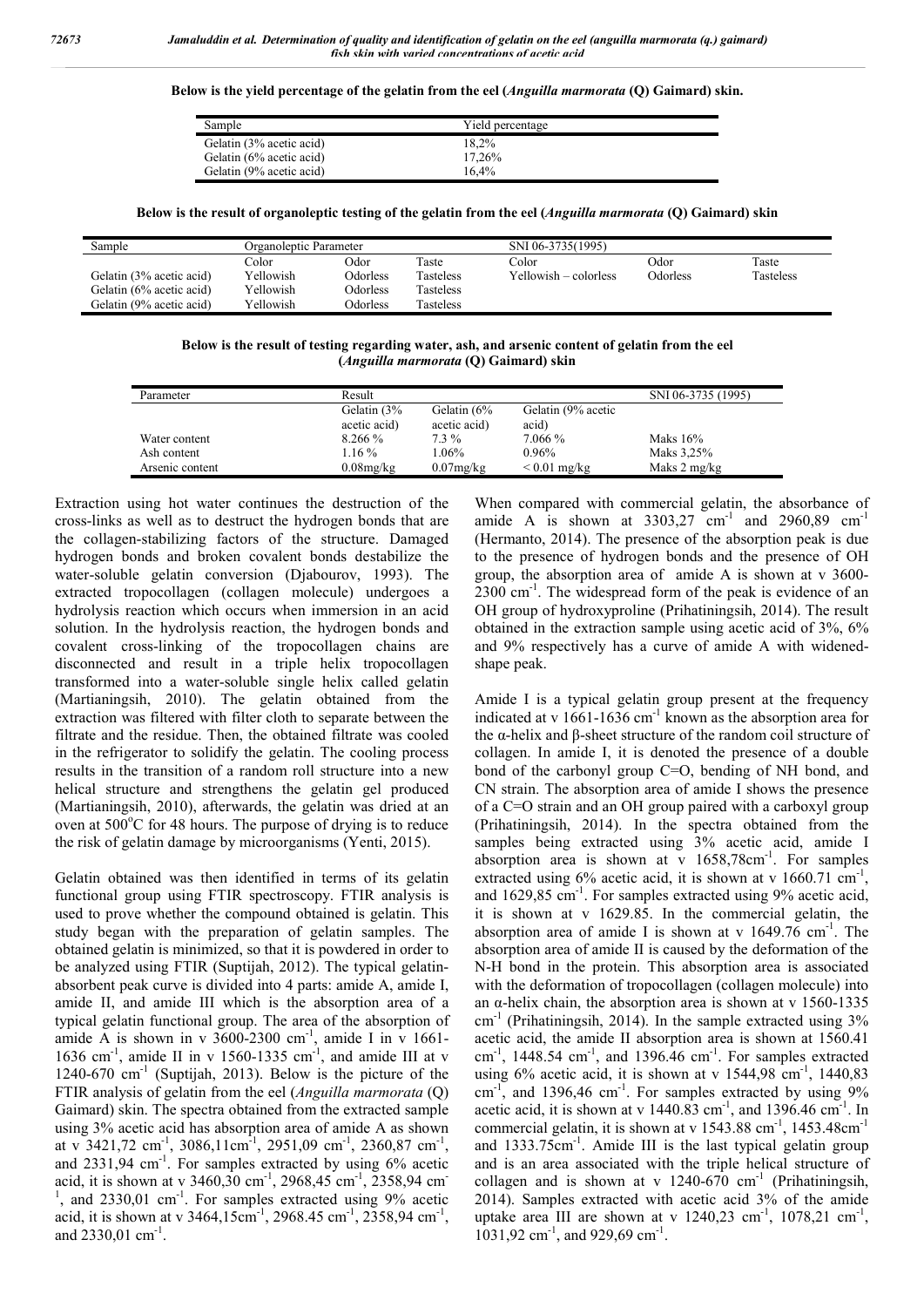For samples extracted using 6% acetic acid, it is shown at v 1078.21 cm<sup>-1</sup>, 1031.92 cm<sup>-1</sup>, and 929,69 cm<sup>-1</sup>. For the samples obtained using 9% acetic acid, it is shown at v  $1240.23$  cm<sup>-1</sup>, 1078,21 cm<sup>-1</sup>, 1031,92 cm<sup>-1</sup>, and 929,69 cm<sup>-1</sup>. For commercial gelatin, the absorption area of amide III is shown at v 1244,12 cm<sup>-1</sup>. From the result obtained, the samples extracted using acetic acid 3%, 6% and 9% have absorption number of amide A, amide I, amide II and amide III. Differences in absorption areas lead to relatively different specific wavenumber. This is also due to the differences in gelatin-producing ingredients as well as the materials used for gelatin extraction. Gelatin as well as proteins contains a structure which consists of carbon, hydrogen, hydroxyl (OH), carbonyl  $(C = O)$ , and amine groups (NH) (Suptijah, 2013). The hydroxyl (OH) functional group has an absorption area at  $3300-3500$  cm<sup>-1</sup>, the carbonyl group (C=O) has an absorption are at the wave number of 1640-1670  $cm^{-1}$  and the amine group (NH) has an absorption area at the wave number of  $3310-3500$  cm<sup>-1</sup> (Martianingsih, 2010). Below is the table of absorption peak of FTIR analysis regarding gelatin from the eel (*Anguilla marmorata* (Q) Gaimard) skin.

The FTIR results obtained indicates that samples extracted using 3% acetic acid contains hydroxyl (OH) and amine (NH) functional groups at  $3421.72 \text{ cm}^{-1}$  and carbonyl (C=O) groups at wavenumber of  $1658,78$  cm<sup>-1</sup>. In the sample extracted using 6% acetic acid, it contains hydroxyl (OH) and amine (NH) functional groups at 3460.30 cm<sup>-1</sup> and carbonyl group (C=O) at 1660.71 cm-1 . Samples extracted using 9% acetic acid contain hydroxyl (OH) and amine (NH) functional groups at 3464, 15  $\text{cm}^{-1}$  and carbonyl groups (C=O) at  $1668,71$  cm<sup>-1</sup>. When compared with commercial gelatin, OH and NH functional groups are shown at  $3522,02$  cm<sup>-1</sup>, and functional group C=O is shown at  $1650,71$  cm<sup>-1</sup> (Prihatiningsih, 2014 and Hermanto, 2014). The differences in the absorption area of the functional group can possibly be due to the differences in the gelatinproducing material and the solution used for gelatin extraction. The results extracted using acetic acid 3%, 6% and 9% contain the same functional group as commercial gelatin, thus it can be concluded that the extracted sample using 3%, 6% and 9% acetic acid is gelatin.

Gelatin obtained was, then, calculated its yield value in which the calculation of yield value is an indicator to determine the effective and efficient treatment or the method used (Syahraeni, 2017). It means that the higher the yield value the treatment applied to the study is more efficient (Miwanda and Simpen, 2008). The yield is calculated based on the ratio between the gelatin produced and the weight of the materials. The yield of gelatin ranges from 16.34% -18.2%, so that when compared to others, the yield value produced in this study is categorized as high yield value, therefore, it can be concluded that the method used for this study is effective and efficient. The gelatin produced was, then, analyzed according to Indonesian National Standard quality including organoleptic parameter (color, odor and taste), water content, ash content, quantitative analysis of arsenic metal. Organoleptic testing is an important factor to measure the level of consumer preferences or acceptance of a product. The organoleptic test is closely related to the quality of the product as it is directly related to consumer preference (Said, *et al*, 2011). Parameters in organoleptic testing include observation of color, odor and taste. The organoleptic test involves panelists of 10 respondents. Color is the main parameter which determines the level of consumer acceptance of a product. Subjective observation with the eyesight remains greatly decisive in

organoleptic test in terms of color (Syahraeni, 2017). The result of color organoleptic test on gelatin 3%, 6% and 9% obtains yellowish color as the preferred one, while in terms of taste and odor, it is obtained that the odorless one is acceptable by consumer. The result of organoleptic testing is in accordance with Indonesian National Standard (SNI). The next parameter measured is water content. Water content is an important parameter of a food product because water content is closely related to the shelf life of gelatin. The role of water in food is one of the factors which influence metabolism activity, such as enzyme, microbial, and chemical activities; for example, decay and non-enzymatic reactions that cause changes in organoleptic properties and nutritional value (Syahraeni, 2017). The average percentage of water content obtained from gelatin 3%, 6% and 9% are 8.2%, 7.3% and 7.0%, respectively. Based on the results, the data obtained were homogeneous, so that further test of one way Anova was conducted and shown in the appendix 3. It shows that there are significant differences in concentrations of 3% and 6% and concentrations of 3% and 9%, while for concentrations of 6% and 9%, no significant difference is found. Determining the best concentration can be conducted using Mann-Wheteny test; it is obtained that the best concentration is at 9%. The result of analysis of water content has met the Indonesian National Standard (SNI) that is 16% maximum. The level of water content of a material is determined by the nature and ability of the material to absorb water as well as the drying process carried out on the material (Syahraeni, 2017).

The next measured parameter is ash content. Ash content indicates the amount of minerals contained (Apriantono, *et al*, 1989). The average percentage of ash content of 3%, 6% and 9% gelatin produced is 1.18%, 1.06% and 0.96%, respectively. Based on the result, the data obtained were homogeneous, so that further test of one way Anova was conducted and shown in the appendix 3. It shows that there are significant differences in concentrations of 3% and 9% and concentrations of 6% and 9%, while for concentrations of 3% and 6 %, no significant difference is found. To find out the best concentration, Mann-Wheteny test was conducted. It is obtained that the best concentration is 6%. The result of ash content analysis has met the Indonesian National Standard that is 3,25% maximum. The amount of ash content is determined during the soaking process; the higher the acid concentration is the more minerals dissolved during the soaking process (Syahraeni, 2017). The following test is the measurement of arsenic content in gelatin. Arsenic (As) is a naturally abundant element with atomic number of 33, atomic weight of 74,92 g/mol, has 2 solids form that is yellow and gray yellow. Arsenic is a natural compound as part of soil, water, and rock. Arsenic found in water comes from weather changes as well as industrial activities, ground washing, and urban population activity. In this study, the measurement of arsenic content was conducted on gelatin from the skin of giant mottled eel (Anguilla marmorata) in which the arsenic content within the fish is 4,64 mg/kg, while within the gelatin, the arsenic content is 2 mg/kg. Excessive levels of arsenic can cause skin abnormalities, increase the risk of liver, bile, kidney, and lung cancer, irritation and pain in the digestive system, nausea, vomitus, and diarrhea, exacerbating malnutrition, decrease the production of red blood cells and white blood cells, abnormalities of heart function, damage to blood vessels, liver and kidney damage and impaired neurological function (Widowati, 2008). The result of arsenic content test shows that gelatin 3% contains arsenic of 0.08 mg/kg, gelatin 6% contains